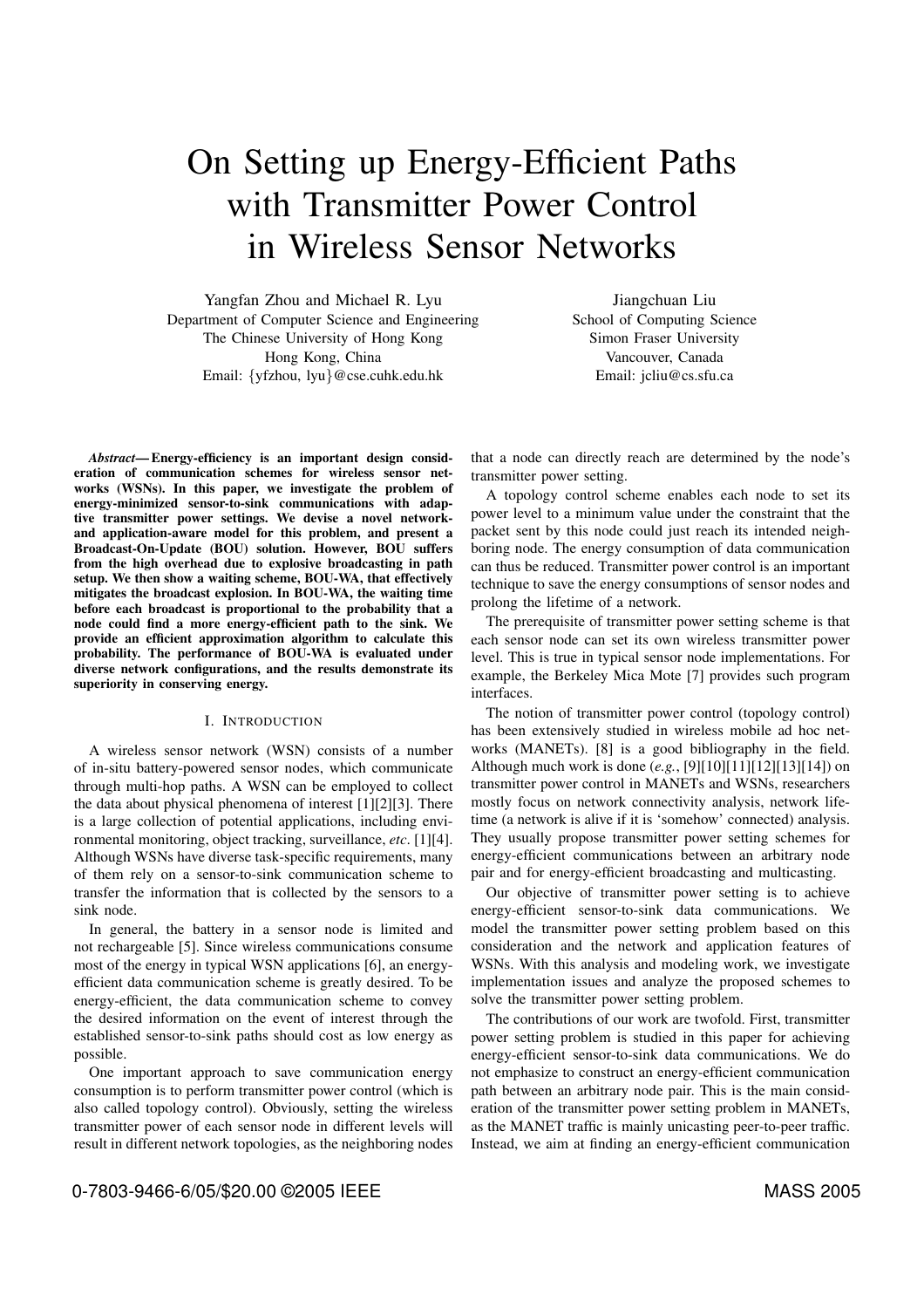path between an arbitrary node and a given node, i.e., the sink. This can greatly simplify the complexity of the problem. We show that this problem is tractable .

Second, we tailor the solution of the problem to adapt to the features of WSNs. We investigate the implementation issues for setting up the energy-efficient paths for sensor-tosink traffic. Although high node density and large network scale of WSNs are major challenges for algorithms that set up each node's transmitter power level, we provide a lowoverhead algorithm to address the transmitter power setting problem.

The rest of the paper is organized as follows. In Section II, we model our transmitter power setting problem according to the network and application features of WSNs. Section III investigates the implementation issues and analyzes the algorithm that solve the transmitter power setting problem. In Section IV, we present our simulation results. Section V discusses the related work of this paper. Section VI provides conclusion remarks and our future directions.

## II. TRANSMITTER POWER SETTING FOR ENERGY-EFFICIENT SENSOR-TO-SINK DATA COMMUNICATIONS

#### A. Network, communication, and energy consumption models

The wireless signal fading models investigated in the literature [15] give the condition that packets transmitted from node  $u$  can be successfully received by the destination node  $v$  if the transmitter power setting of node  $u$  satisfies the following inequation:

$$
Pr(u) \ge c \cdot (D(u, v))^n \tag{1}
$$

Here  $c$  is a constant whose value is related to the system parameters such as the wavelength of the wireless signal, the antenna gains, and the threshold that a signal can be successfully detected in the destination node.  $n$  is the signal fading factor whose value is typically in the interval  $(2, 5)$  in an application environment.  $D(u, v)$  is defined as the physical (Euclidian) distance between node  $u$  and node  $v$ .

$$
D(u, v) = \|X(v) - X(u)\|,\tag{2}
$$

where  $X(\cdot)$  denotes the physical location of a node.

Our work is based on this model: If node  $u$  knows the locations of itself and its one-hop destination node  $v$ , the optimal transmitter power setting for node  $u$  to send a packet to node  $v$  is computed as:

$$
Pr(u) = c \cdot (D(u, v))^n = c \cdot ||X(v) - X(u)||^n \tag{3}
$$

We assume that each sensor node can know its approximate physical location with which we can calculate the transmitter power setting. The approximate location information is achievable if each sensor node carries a GPS receiver or if some localization algorithms are employed (e.g., [16]).

We model the network as a graph. Let  $G(V, E)$  be the graph constructed by the sensor nodes in a  $d$ -dimensional space

where V is the set of vertices which are the sensor nodes<sup>1</sup> and E is the set of edges that are the wireless links connected by the pairs of the sensor nodes which can communicate with each other at the maximum power setting  $Pr_{max}$ . Denote s  $(s \in V)$  as the sink node which is the final destination of the sensor-to-sink traffic.

Let  $P(V) = \{ Pr(u) : \text{ for each } u \in V \}$  be the transmitter power setting scheme for the sensor-to-sink communications.  $P(V)$  should assure that each node can send packets (possibly, in a multi-hop manner) to the sink s.

Denote edge set  $E'$  as the set of the wireless links under the transmitter power setting scheme  $P(V)$ . Obviously, each  $Pr'(u)$  in  $P(V)$  is not larger than  $Pr_{max}$ . Therefore, the graph  $G'(V, E')$  is the subgraph of  $G(V, E)$ .

Note that  $G'(V, E')$  is a directed graph. With the transmitter power setting scheme  $P(V)$ , node u can send packets to node *v* if  $Pr(u)$  satisfies Equation (1) and thus  $\overrightarrow{e'}(u, v)$  is formed. But  $Pr(v)$  may not necessarily satisfy similar requirements and thus  $\overline{e'}(v, u)$  may not be formed. This consideration is because the power level of a node's downstream neighbor is not necessarily larger than that of the node to let the downstream neighbor respond acknowledgement (ACK) packets to the node, as hop-by-hop packet ACK mechanism  $(i.e., the packet ACK mechanism in MAC layer)$  is usually not employed for energy saving. Note that if a hop-by-hop packet ACK mechanism has to be employed, we can simply adjust a node's transmitter power to different levels: One for sending sensor-to-sink packets to its downstream neighbor; the other for sending ACK packets to the upstream neighbor. The technique is trivial and we do not discuss it in the rest of this paper.

Let  $\vec{\ell}(u_1, s)$  (where  $u_1$  is the source node and s is the destination node) be the path in  $G'(V, E')$  along  $u_1, u_2, ..., u_i$ ,  $s$   $(u_1, u_2, ..., u_i \in V)$ . Consider the sensor-to-sink traffic path  $\overrightarrow{\ell}$ . We assume all sensor-to-sink packets are of the same size. The energy consumption of a sensor-to-sink packet delivery along this path is modeled as:

$$
\sum_{n=1}^{i} (\gamma Pr(u_n)) + \sum_{n=2}^{i} (\gamma Rr(u_n) + Ps(u_n))
$$
  
+ $\gamma Rr(s) + Ps(s),$  (4)

where  $\gamma$  is a constant related to the packet size,  $Rr(\cdot)$  denotes the receiver power of a node, and  $Ps(.)$  denotes the energy consumption to process this packet. We assume that the energy consumed to receive and process a packet of each node is the same. Equation (4) can then be written as:

$$
\gamma \sum_{n=1}^{i} (Pr(u_n) + \beta) \tag{5}
$$

where  $\beta$  is a constant related to the power consumed to receive and process a packet.

We define Equation (5) the path cost of the path  $\vec{\ell}$ , denoted by  $\omega(\vec{\ell})$ .  $\omega(\vec{\ell})$  reflects the energy consumption of

<sup>1</sup>The terms 'vertex' and 'node' both refer to a sensor device. In the rest of this paper, they are used interchangeably.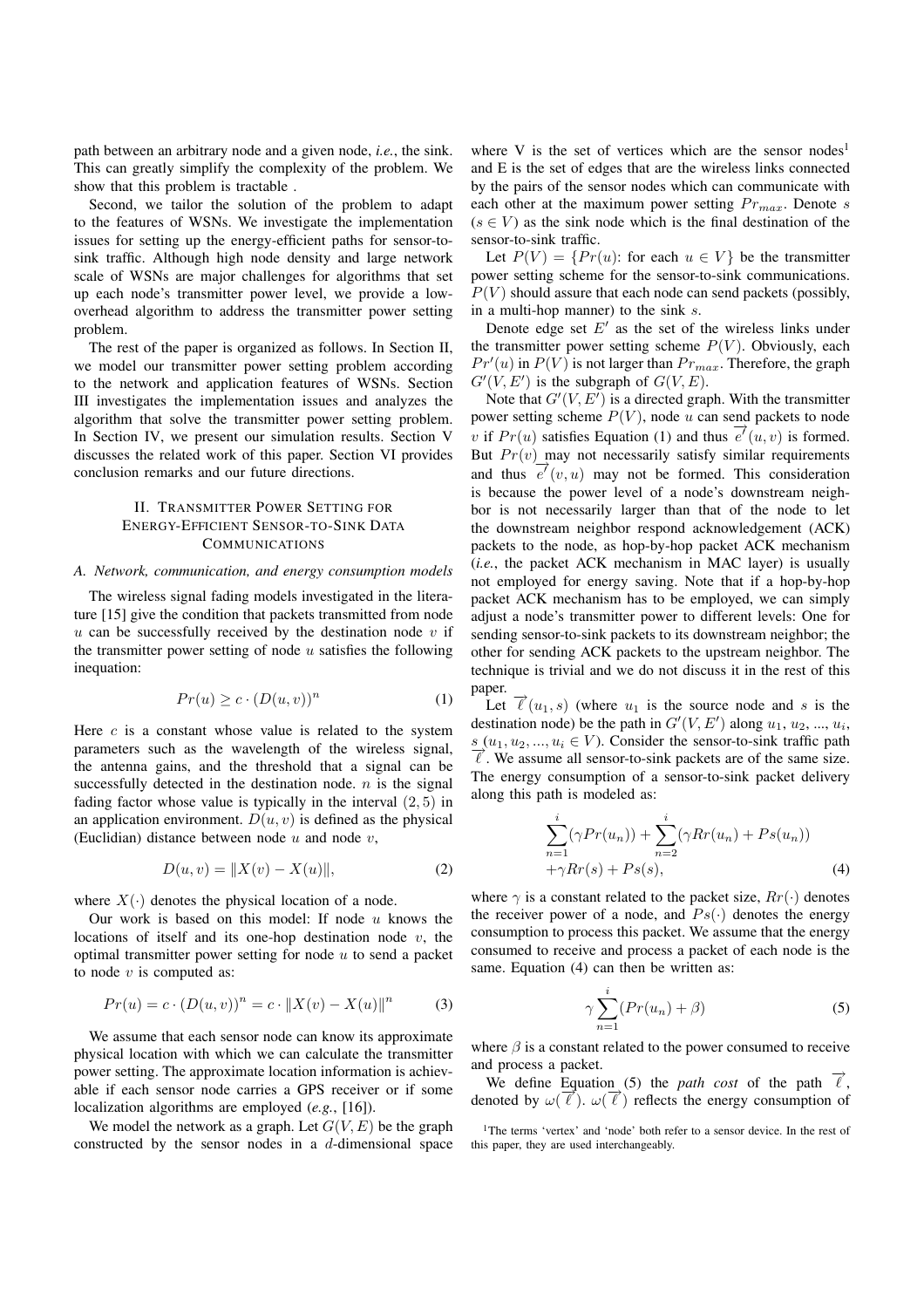the communication along the path  $\vec{\ell}$ . We define the *node* cost of a node  $u (u \in V)$  as the minimum value of the path costs of the known possible paths from node  $u$  to the sink s. We denote  $\eta(u)$  as the node cost of node u.  $\eta(u)$  reflects the known minimum energy required to transfer a packet from node u to the sink.

## B. Transmitter power setting problem for energy-efficient sensor-to-sink data communications

Since WSNs are employed to sense and convey the phenomenal data of interest, sensor-to-sink traffic dominates the traffic of the networks. In typical WSN applications, usually traffic sources are a set of sensor nodes responsible for reporting the data of some nearby phenomena of interest and the traffic destination is a given sink.

If no data fusion/aggregation approaches are employed, the sensor-to-sink traffic of the network is simply many-to-one traffic. The transmitter power setting scheme for the network, in this case, should aim to minimize the energy consumption of the communication between an arbitrary node and a given sink.

If some data fusion/aggregation approaches are employed, without loss of generality, the transmitter power setting scheme for the network should still aim to minimize the energy consumption of the communication between an arbitrary node and the given sink. The reasons are as follows.

First, in most application scenarios, we could simply consider the data fusion/aggregation center as the single data source that is reporting data packet to the sink in the transmitter power setting problem. Usually, the data fusion/aggregation center should be a sensor node located near the set of the source sensor nodes sensing and reporting the data on the physical phenomenon of interest. We can simply leave the consideration of how to report the data to the data fusion/aggregation center. Also, as data fusion/aggregation center consumes more energy than the other source sensor nodes, in practical applications, to avoid quickly draining the data fusion/aggregation center node, data fusion/aggregation center node should be selected in a rotational basis. (Details on how to select a data fusion/aggregation center and how to report data to the center are beyond the scope of this paper.) This means that in a long term point of view, each sensor node could be voted as the center node. Therefore, minimizing the energy consumption of the communication between an arbitrary node to a given sink is desired in this case.

Second, if we cannot consider the data fusion/aggregation center as the single data source, then for a given set of the source nodes, the optimal transmitter power setting problem (i.e., how to minimize the total energy consumptions of the sensor-to-sink communications) is very hard to solve. It is a minimum Steiner tree problem [17] which is NP-Hard. An approximate algorithm is to minimize the energy consumption of the communication between each source node to the sink. The packets are fused/aggregated only at the nodes in which the paths from the source sensor nodes to the sink intersect [18]. In this case, the transmitter power setting scheme should

still minimize the energy consumption of the communication between an arbitrary node to a given sink.

Based on the above discussion, to save energy consumption of the wireless communications, we do not have to consider how to minimize the sum of the energy consumed for the communication along a path between any arbitrary node pair. What we should consider, instead, is how to minimize the energy consumption of the communication between an arbitrary node to the sink. This consideration can greatly simplify the transmitter power setting problem. We model the transmitter power setting problem for energy-efficient sensor-to-sink data communications as follows.

Problem 1: Given graph G(V, E) and a sink  $s$  ( $s \in V$ ), compute  $P(V)$  such that in the resulting subgraph  $G'(V, E'),$ there exists at least one path  $\overrightarrow{\ell}(u, s)$  from each node  $u (u \in$ V) to the sink s and  $\eta(u)$  is minimized.

Denote  $cost(e)$  and  $cost(\vec{e})$  as the cost functions of edge  $e(u, v)$  and  $\overline{e'}(u, v)$  ( $e \in E$ ,  $e' \in E'$ , and  $u, v \in V$ ), respectively.  $cost(e)$  and  $cost(\overrightarrow{e})$  are defined as follows.

$$
cost(e) = cost(\overrightarrow{e}) = \gamma(c \cdot (D(u, v))^n + \beta)
$$
 (6)

With the cost function, the shortest path from each node  $u (u \in V)$  to a given node s in the graph  $G(V, E)$  can be found. The solution of Problem 1 is simply setting each node's transmitter power to the value with which it can just send packets to the downstream node along the shortest path.

With the information of the physical location of each node,  $D(u, v)$  in Equation (6) can be calculated and thus  $cost(e)$ can be obtained. Theoretically, the shortest paths can easily be found, for example, with the Dijkstra algorithm [19].

#### III. SETTING UP THE TRANSMITTER POWER LEVELS FOR SENSOR-TO-SINK TRAFFIC

Although a theoretical algorithm to set up the transmitter power levels for energy-efficient sensor-to-sink data communications is simply based on the modeling work in Section II, there are many practical implementation issues in WSNs that should be carefully considered.

Usually, the scale of WSNs is very large containing hundreds to thousands of sensor nodes. In order to obtain high reliability, the networks are usually with high density, i.e., the number of each node's neighbors is large. Moreover, sensor nodes are usually deployed in a non-deterministic manner, which means the location of each node is not known *a priori*. It is therefore not feasible for each sensor node to achieve a global picture of the network  $(i.e., graph G(V, E)$  and the location  $X(u)$  of each node u in set V) because exchanging the location information of every node is very expensive.

As each of the nodes does not have a global picture of the whole network, the shortest paths should be constructed with only localized information. We have to implement a solution to the problem in a completely distributed way, i.e., each node  $u$  should determine who its downstream neighbor in the shortest path is with only localized information. Here a node's localized information means the information that can be obtained by a node from its one-hop neighbors  $(i.e.,$  its adjacent nodes in graph  $G(V, E)$ ).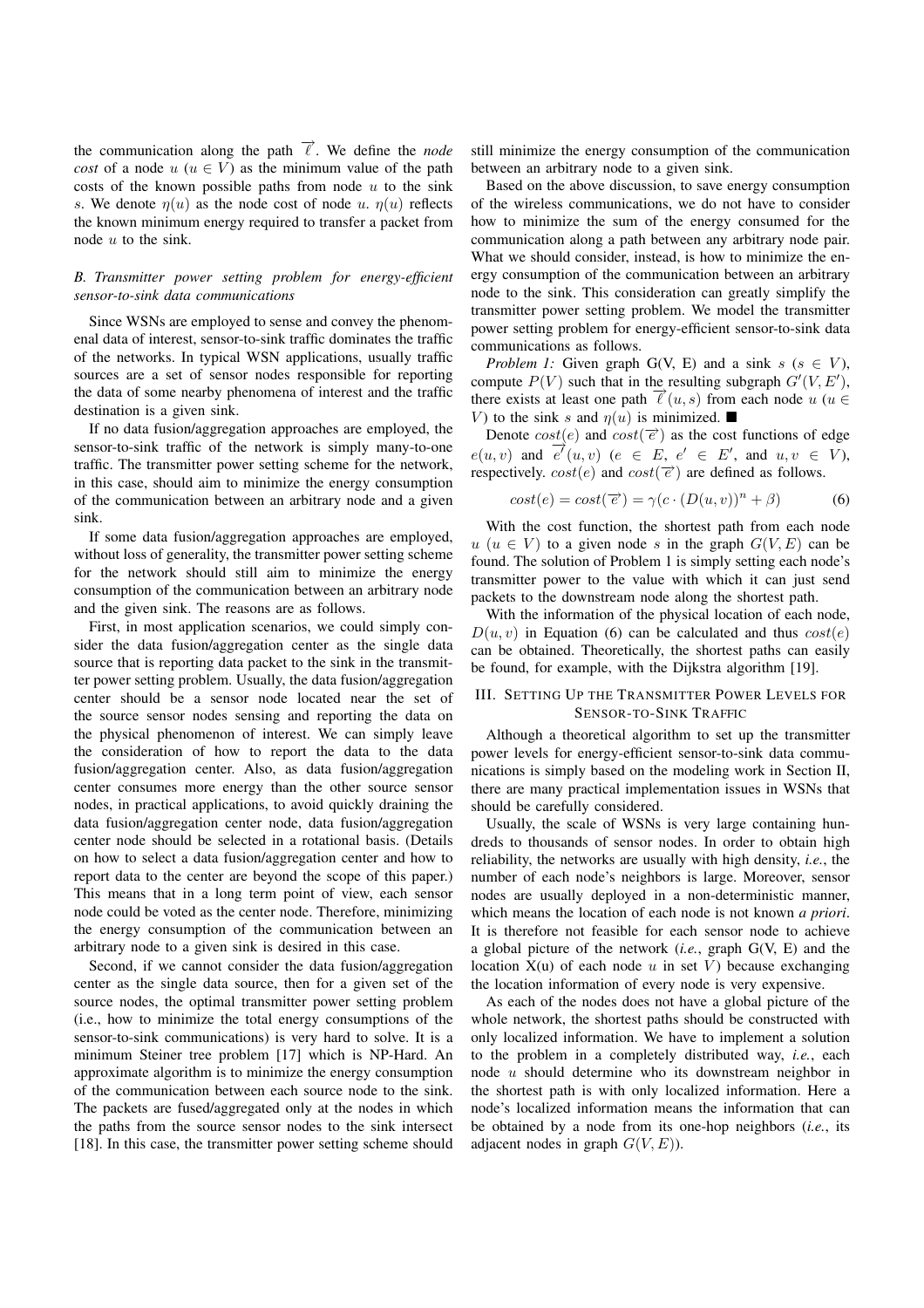How to find out the downstream neighbor in the shortest path in an energy-efficient way (*i.e.*, exchange as small number of packets as possible) is a challenging implementation issue. We analyze and solve this problem in this section.

### A. BOU: the basic algorithm

A direct way to set up the transmitter power level is broadcasting. Broadcasting is performed by setting the power level to the maximal value in order to reach all possible onehop neighbors. We call the broadcast packets which carry the information to set up in-network nodes' transmitter power level the configuration packets. A configuration packet describes the location, the identity, and the node cost  $\eta$  of the node that sends the configuration packet.

The sink first broadcasts a configuration packet. The node cost of the sink is obviously set to zero. Upon receiving a configuration packet, an in-network node may update the node cost of itself and broadcast another configuration packet with the updated node cost.

Each node that receives a configuration packet computes its own wireless transmitter power setting with which it can reach the node where it receives the configuration packet according to Equation (3). Then the cost of the edge (the wireless link) from this node to the neighbor is calculated with Equation (6). The sum of the edge cost and the node cost of this neighbor is the path cost of the path from the node via this neighbor to the sink. If the node has not received any configuration packet before, this path cost is saved as its node cost. Otherwise, this path cost is compared with the current node cost. If the current node cost is smaller, the packet is simply dropped. Otherwise, the node cost is replaced with this path cost and this updated node cost is encapsulated in a configuration packet together with the node's location. The node then broadcasts the configuration packet.

It is straightforward to show that this process will finally converge and each node can know the location of its downstream neighbor through which the path to the sink is the shortest path. This process builds up a spanning tree rooted at the sink that initially sends out a configuration packet with node cost equal to zero. The path from each node to the sink in the spanning tree is the shortest path in graph  $G(V, E)$ given the cost function of each edge  $e \ (e \in E)$  described in Equation (6). We call this approach *broadcast on update* (BOU) and formulate it in Algorithm 1.

#### B. Packet implosion of BOU: the challenge

However, as mentioned before, a typical WSN is with high node density and with large number of nodes. In addition, the power level needed to communicate with a neighboring node is linearly related to the nth power of the physical distance to the neighboring node according to Equation (3). The BOU approach is surely not efficient. A major challenge encountered in this distributed implementation is that it might cause explosive broadcasting in the network. Let us take Figure 1 as an example. Note that to simplify our discussion, we adopt the ideal free space transmission model [15] (*i.e.*,  $n = 2$ in Equation (6)), and we ignore the energy consumptions of

#### Algorithm 1 BOU: The basic algorithm

- 1: input  $\overline{X}$
- $/*X$  is this node's physical location.\*/
- 2:  $n \Leftarrow +\infty$ 
	- $\frac{1}{2}$  is the node cost of this node.\*/
- 3:  $downstream\_neighbor \Leftarrow NULL$ /\*downstream neighbor is the neighboring node to which this node sends sensor-to-sink data packets.\*/
- 4:  $Pr \Leftarrow 0$
- $/ P r$  is the power level setting with which the node sends sensor-to-sink data packets.\*/
- 5: loop
- 6: Wait until receiving a configuration packet
- 7:  $Y \leftarrow$  The location information obtained from the configuration packet 8:  $\eta_{neighbor} \leftarrow$  The node cost information obtained from the configura-
- tion packet
- 9:  $Pr' \in$  The power level calculated with Equation (3)<br>10:  $\omega \Leftarrow \eta_{neighbor} + cost(e)$  $\omega \Leftarrow \eta_{neighbor} + cost(e)$
- $/*cost(e)$  is the cost of the edge from this node to the neighbor calculated with Equation (6).\*/
- 11: if  $\omega < \eta$  then
- 12:  $\eta \Leftarrow \omega$ <br>13:  $Pr \Leftarrow \omega$ 
	- $\dot{P}r \Leftarrow Pr'$
- 14: downstream\_neighbor  $\Leftarrow$  the neighbor that has sent the configuration packet
- 15: Create a configuration packet with the node cost  $\eta$ , the location X and the identity of this node
- 16: Broadcast this configuration packet
- 17: end if
- 18: end loop

receiving and processing a packet at the node inside area  $\phi$ , where area  $\phi$  is a circular area with diameter AC (AC is the segment from node  $A$  to node  $C$ ).



Fig. 1. A scenario of a network

Suppose node  $A$  in Figure 1 broadcasts a configuration packet. Node  $B$  and node  $C$  will approximately receive the packet at the same time. Normally, the processing time of the packet in node  $B$  and node  $C$  is almost the same. If node  $B$  and node  $C$  both find out that the paths along node  $A$  to the sink are the current shortest path to the sink, node  $B$  and node C will broadcast their configuration packets almost at the same time with their node costs.

In the next step, node  $C$  will receive the configuration packet from node  $B$  and notice that the path cost of the path through node B to the sink is lower than that of the path directly through A to the sink (because  $||AB||^2 + ||BC||^2 <$  $||AC||^2$ ). Node C thus has to update its node cost computed with the node cost received from node  $B$ . Therefore, node  $C$ has to broadcast again a configuration packet.

If the network is with high node density and large scale, similar scenarios would cause severe problems. An in-network node might have to update its node cost for many times. Broadcasting has to be performed upon each update of the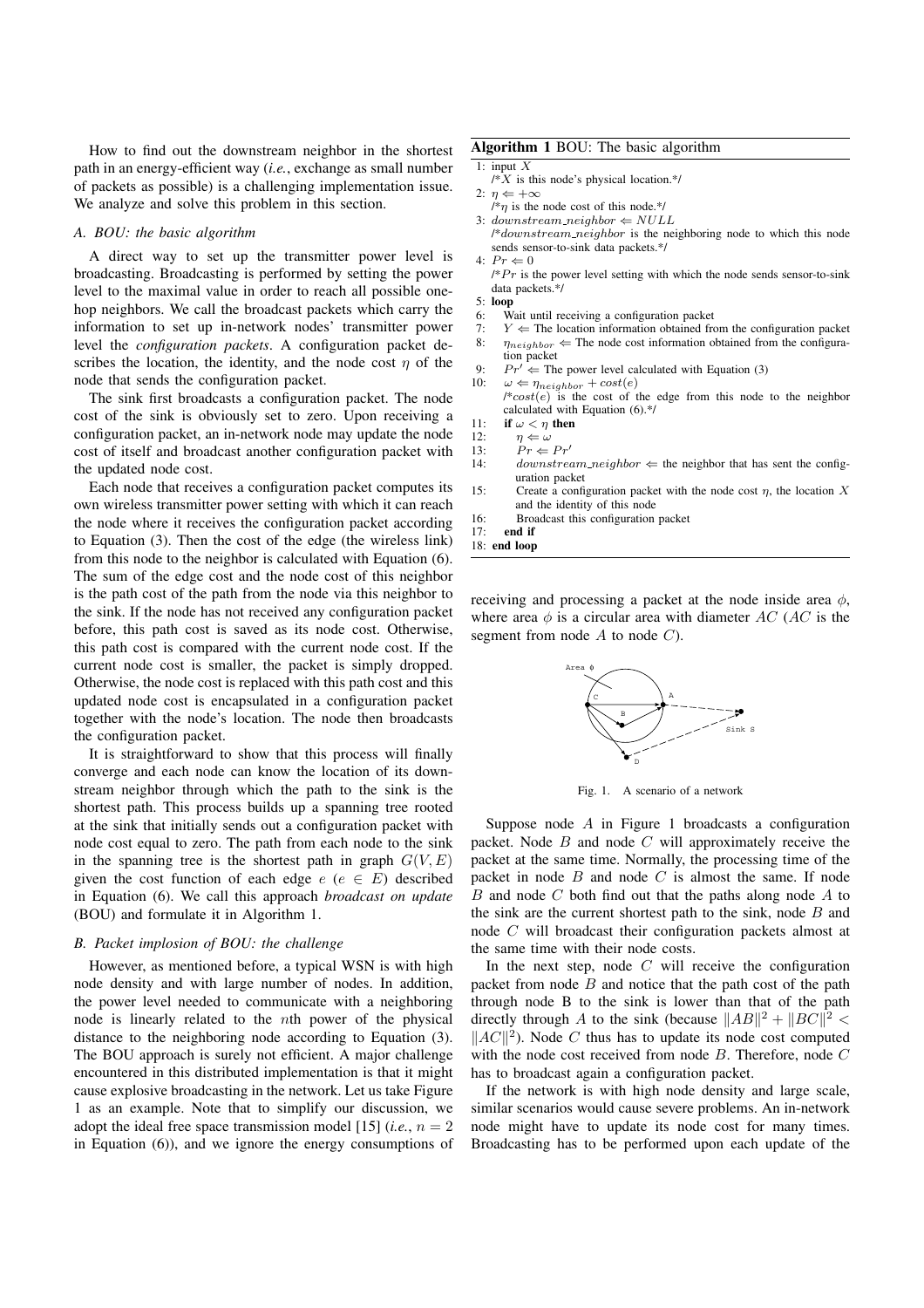node cost. This will cause explosive broadcasting of the network because the updated information is propagated in a tree-like manner to all upstream nodes of the nodes which have updated their node costs and broadcasted their configure packets.

Such kind of packet explosion should by all means be avoided to save the energy spent in configuring the transmitter power settings of the in-network nodes. Moreover, work in [20] enlightens us and strengthens our motivation to address this problem. In [20], the authors show that an energy hole around the sink is very likely to happen if the sink is fixed. We believe one easy way to avoid such energy hole is that we change the location of a sink frequently in the network area. In this case or in other application scenarios, when the location of the sink is not fixed during the network lifetime, the process to configure the optimal power setting of each node needs to be started each time the location of the sink changes. The efficiency of the implementation of the process therefore becomes a more critical issue. It is very desirable to address the aforementioned packet explosion problem.

One way to avoid the broadcast packet explosion problem is for each node to wait for a given period of time between the update of its node cost and the broadcasting of a configuration packet. An important research issue is therefore to determine this waiting time, which is investigated in the following subsection.

#### C. Determining the waiting time before broadcasting

The case that a node broadcasts a configure packet for more than one times happens only when the node needs to update its node cost after the first time it broadcasts a configuration packet. The reason of the update is that the node receives another configuration packet from a neighbor, which causes the change of its node cost. Therefore, if the waiting time before each in-network node broadcasts a configuration packet can be long enough, the node could have collected the configuration packet which indicates the actual shortest path from the node to the sink. It could avoid broadcasting for another time.

An intuitive solution is that each in-network node waits for the same period of time. But unfortunately, this idea does not work and the explosion situation still exists. For example, in the scenario described in Figure 1, node  $B$  and node  $C$  waits for the same time after they receive the packet from A. Node  $C$  will still receive the configuration packet from node  $B$  after it broadcasts the configuration packet with a node cost based on the node cost of node  $A$ . Then node  $C$  will update its node cost and it has to broadcast another configuration packet with the updated node cost.

We propose that the sophisticated waiting time should be proportional to the probability that a node will update the node cost in the future. Suppose that a node receives a configuration packet announcing a path  $\overrightarrow{\ell}$  to the sink. It calculates the path packet amounting a pair  $\overline{z}$  to the sink. It calculates the path cost  $\omega(\overrightarrow{\ell})$  of this path. If  $\omega(\overrightarrow{\ell})$  is smaller than the current node cost (if the node has not received any configuration packet before, the node cost is set to  $+\infty$ ), the current packet before, the node cost is set to  $\ket{\infty}$ , the carrent node cost is updated to  $\omega(\vec{\ell})$ . The node should derive the

probability that there exists another path  $\overrightarrow{\ell'}$  to the sink whose probability that there exists a<br>holder pain  $\ell$  to the sink whose<br>path cost  $\omega(\vec{\ell}')$  is lower than  $\omega(\vec{\ell})$ , and waits for a period of time that is proportional to this probability. Now the problem left is how to calculate this probability.

Although a node cannot have a global picture of the network, if the node deployment scheme of the network is known, the probability distribution of a node's location can be modeled. For example, we can model this distribution as a uniform distribution if the sensor nodes are deployed randomly in a uniform way. Furthermore, the location  $X(u)$ of each node  $u$  can be regarded as independent and identically distributed random variable if the deployment scheme of each in-network node is identical and independent of the others. In our following discussions, we regard  $X(u)$  as independent and identically distributed random variable with probability density function  $P<sub>x</sub>(X)$ .

The problem of computing the probability that a node will update the node cost in the future is formulated as follows. Problem 2: Given

- A graph G(V, E), a sink  $s$  ( $s \in V$ ), and the cost function of an edge of the graph described in Equation (6);
- The probability density function  $P_x(X)$  of the location of each node  $u (u \in V)$  where X is the possible physical location;
- The deterministic location x of a node  $m$  ( $m \in V$ ,  $m \neq$ s) and the deterministic location  $y$  of the sink  $s$ ;
- The cost  $\omega(\vec{\ell})$  of a path  $\vec{\ell}$  from node m to the sink s;

Compute the probability  $\rho$  that there exists a path  $\overrightarrow{\ell}$  from the node *m* to the sink *s* other than  $\vec{\ell}$  such that the cost of  $\vec{\ell}$ ,  $\omega(\vec{\ell}')$ , satisfies  $\omega(\vec{\ell}') < \omega(\vec{\ell})$ .

With the solution of Problem 2, an improvement of BOU is to update line 16 of Algorithm 1 to Algorithm 2. We call this improved approach BOU-W (wait before broadcast, on update).

- 1: If there is another configuration packet which is scheduled to be broadcasted, cancel it.
- 2: Calculate the probability  $\rho$  that there exists another path to the sink of which the path cost is smaller than  $\omega$
- 3:  $T = \alpha \cdot \rho$
- 4: Schedule that the configuration packet will be broadcasted in T seconds.

Here  $\alpha$  is a constant whose value can be determined empirically.

Now we discuss the solution to Problem 2. Obviously, this problem is equivalent to computing the probability that the known path  $\ell$  is not the shortest path from the node m to the sink s. Therefore, in order to solve the problem, we should know the probability distribution of the node cost of a *given* node. However, it is very difficult to derive this probability distribution mathematically. But, we can perform Monte Carlo method to find this probability distribution. We discuss this approach in the following example.

Consider a network that contains 30 sensor nodes and a sink. The sensor nodes are deployed uniformly in a  $30m \times 30m$ square and the sink is at the center of the square.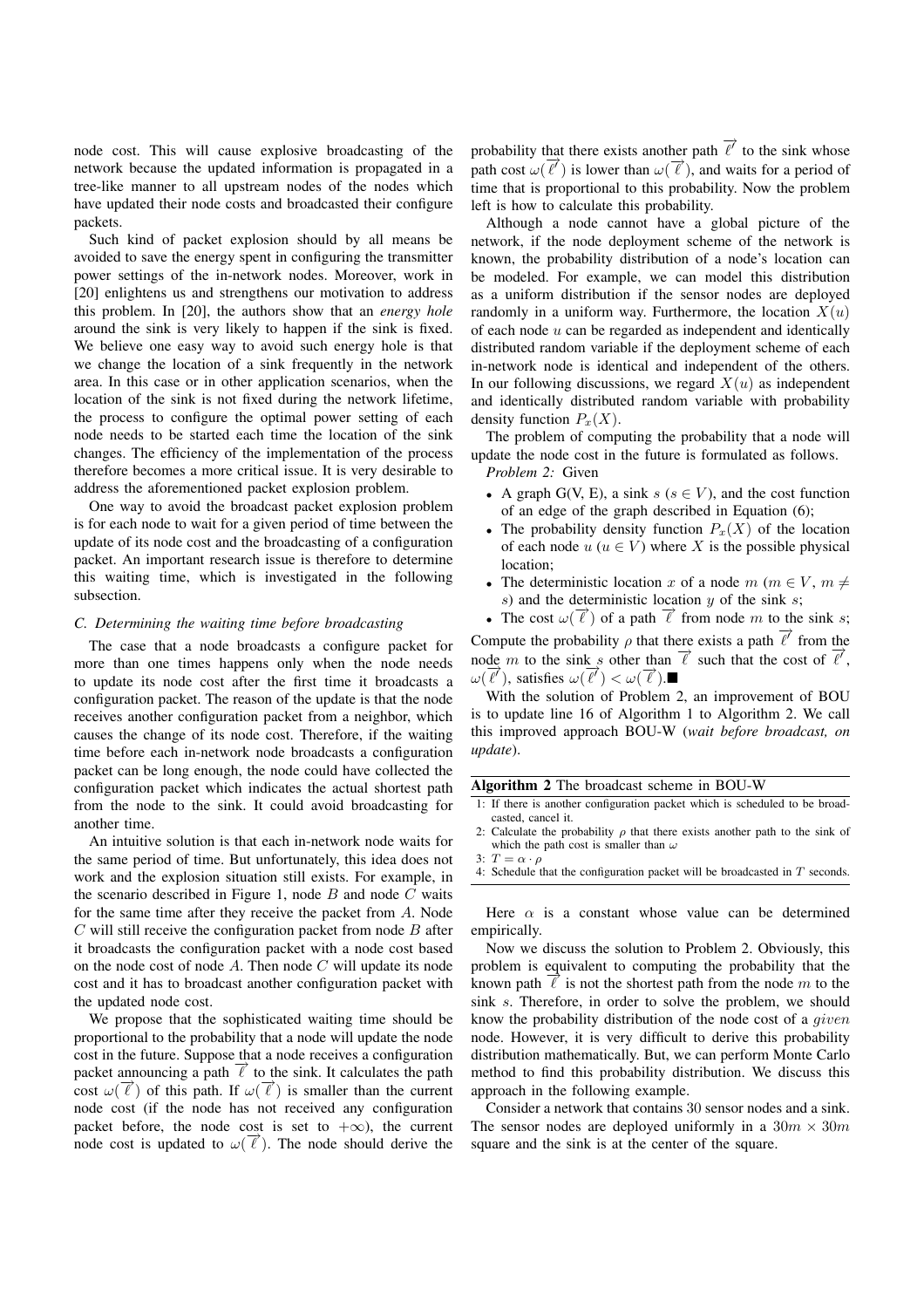We fix the physical distance between one sensor node (denoted by node  $m$ ) and the sink. This distance is denoted by d. Then we randomly generate the locations of the other 29 sensor nodes in a uniform way for  $h$  times and thus we get h graphs. For each graph, we perform the Dijkstra algorithm to find the shortest path from node  $m$  to the sink given the edge cost described in Equation (6) and record the node cost  $\eta(m)$ . Thus we get h results of  $\eta(m)$ . Let each number of series  $N_i(i = 1, 2, ...)$  be the number of results which is in interval  $(0, i \cdot \tau]$ , where  $\tau$  is a constant. Obviously, if h is large enough and  $\tau$  is small enough,  $N_i/h$  reflects the probability distribution of  $\eta(m)$ .

We gradually change the distance  $d$  with a step size equal to  $\delta$  and perform the above process. In this way, we can get the probability distributions of  $\eta(m)$  with different distances between node  $m$  and the sink. Figure 2 shows part of the results of the statistical data, in which  $\delta$  is 3, h is 10<sup>5</sup>, and  $\tau$ is 5. The probabilities is calculated with  $N_i/h$ .



Fig. 2. The estimated probability distribution of node cost

With the statistical data achieved in the above approach, Problem 2 can be solved approximately. For example, when  $\omega(\vec{\ell}) = 105$  and the distance  $||x - y||$  is 13, the probability  $\rho$ is 0.82, which is approximately estimated with simple linear interpolation technique according to the data shown in Figure 2.

Note that the above approach to achieve the solution of Problem 2 requires only localized information. The cost  $\omega(\vec{\ell})$ can be calculated as the sum of the node cost of the neighbor from which the node receives a configuration packet and the cost of edge between the node and the neighbor according to Equation (6). The location of the sink can be found in the configuration packet and the statistical data can be achieved with emulations before the sensor nodes are deployed and saved in the memory of each sensor node. The complexity to calculate the waiting time is negligible if we employ the statistical estimation approach discussed above to solve Problem 2.

#### D. BOU-WA: an approximate approach

In subsection III-C, we discuss how to determine the waiting time before a node broadcasts a configuration packet on the update of its node cost. However, the mathematical solution of Problem 2 is not easy to be derived. Although Monte Carlo method helps to find approximate solutions, when the node deployment scheme cannot be well modeled, the statistical data cannot be achieved with emulations. Moreover, to obtain high accuracy, the above numerical solution of the Problem 2 requires that  $\tau$  and  $\delta$  are small. This means that huge volume of statistical data should be saved in a sensor node, which might not be practical due to the hardware constraint of the sensor node implementation [7]. In this subsection, we provide an approximate solution to determine the waiting time.

Let's still take Figure 1 as an example. For simplicity, we consider the space is 2-dimensional and we adopt the ideal free space transmission model [15]  $(i.e., n=2$  in Equation (6)). We ignore the energy consumed to receive and process a packet. Note that in actual application case, we can employ a more sophisticated model and without loss of generality, the approach proposed in our following discussions is still applicable.

We denote  $\{C, A, ..., S\}$  as the path from node C via node A and some other nodes to the sink S. If there exists a node B in the area  $\phi$ , surely the path  $\{C, B, A, ..., S\}$  is shorter than the path  $\{C, A, ..., S\}$  because

$$
(\|X(A) - X(C)\|)^2 > (\|X(A) - X(B)\|)^2
$$
  
 
$$
+(\|X(B) - X(C)\|)^2,
$$
 (7)

as node  $B$  is within the circular area with diameter  $AC$ 

Note that there may exist another node D outside the area  $\phi$  such that  $\{C, D, ..., S\}$  is shorter than the path  $\{C, B, A, ..., S\}$ . But we can simply consider the probability that node B exists as the probability that a better path than the path  $\{C, A, ..., S\}$  exists as an approximation, although this probability is smaller than the actual probability that a better path than the path  $\{C, A, ..., S\}$  exists.

If we determine the waiting time according to this approximate probability  $(i.e.,$  the probability that node B exists), then we are waiting a shorter period of time than the BOU-W scheme. Therefore, the risk that the node will update its routing information and broadcast again is larger. In our simulation study, we will show that this risk is manageable and the approximation works well.

We name the scheme that adopts the waiting time based on this approximation the BOU-WA (BOU-W with approximation) scheme. BOU-WA is an improvement of BOU by updating line 16 of the BOU mechanism described in Algorithm 1 to Algorithm 3.

| Algorithm 3 The broadcast scheme in BOU-WA |  |  |  |  |  |  |
|--------------------------------------------|--|--|--|--|--|--|
|--------------------------------------------|--|--|--|--|--|--|

- 1: If there is another configuration packet which is scheduled to be broadcasted, cancel it.
- 2: Calculate the probability  $\rho'$  that there exists a node u such that the path cost of the path from this node to the sink, immediately via the node  $u$ and then immediately via the one that sends this node the configuration packet, is smaller than  $\omega$
- 3:  $T = \alpha \cdot \theta$
- 4: Schedule that the configuration packet will be broadcasted in T seconds.

Suppose the deployed node number is  $k$  and the deployment area is  $\varphi$ . Assume the nodes are deployed uniformly in area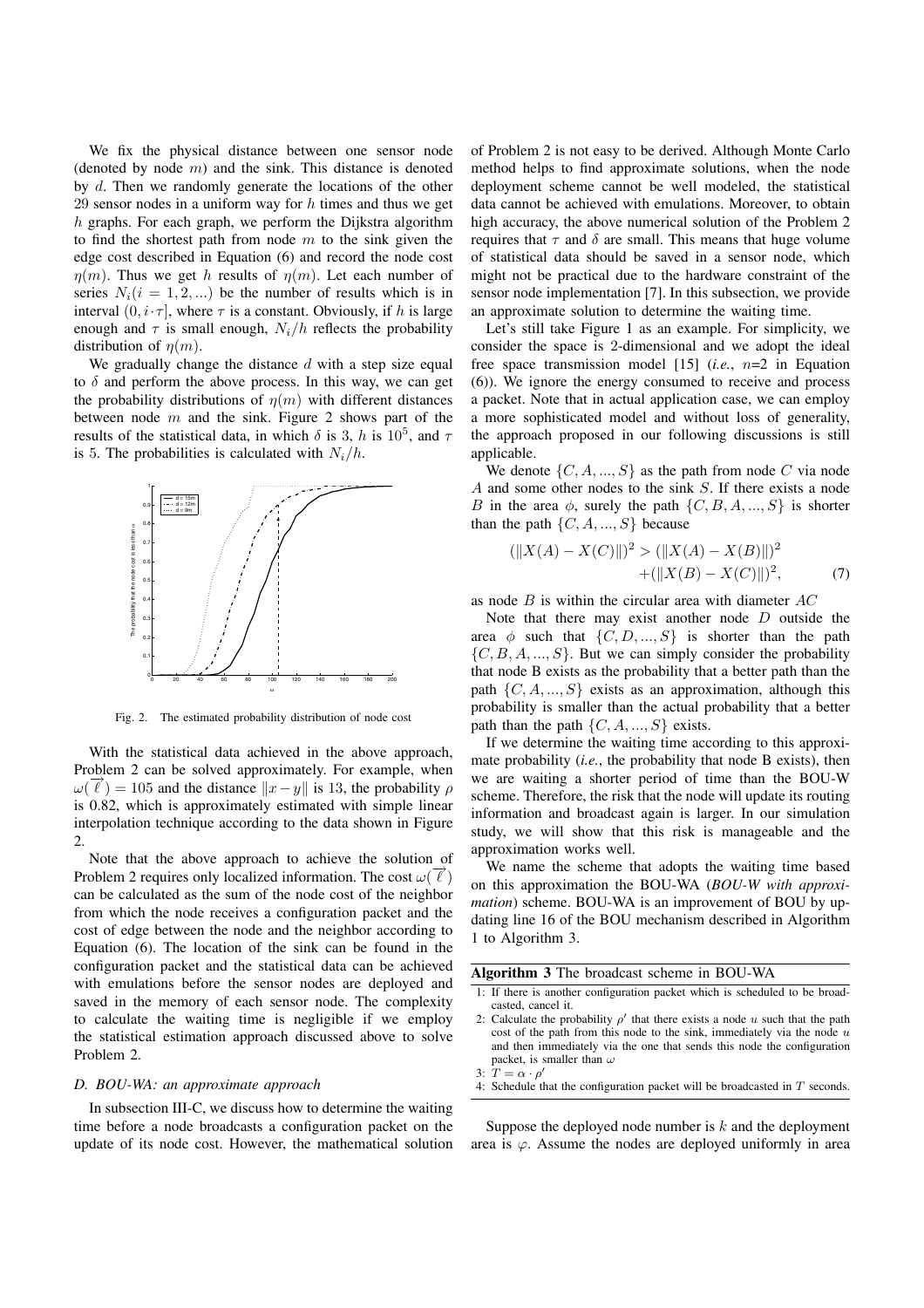$\varphi$ . The probability  $\rho'$  that there exists at least one node in area  $\phi$  is as follow.

$$
\rho' = 1 - (1 - \frac{\phi}{\varphi})^{(k-2)},\tag{8}
$$

The complexity to calculate the waiting time in this scheme is negligible as a node only has to solve  $\rho'$  in Equation (8). Also, this scheme requires no message exchange among sensor nodes. As k and  $\varphi$  are known before node deployment, they can be programmed into the node beforehand.  $\phi$  can be calculated according to  $X(A)$ ,  $X(C)$  and the cost function described in Equation (6). In this example that adopts the ideal free space transmission model, it is as follows.

$$
\phi = \pi \cdot \left(\frac{\|X(A) - X(C)\|}{2}\right)^2 \tag{9}
$$

Our simulation work in Section IV will compare this approximate probability, *i.e.*,  $\rho'$ , and the probability that a better path exists, *i.e.*,  $\rho$ , which is obtained with the Monte Carlo method. How BOU-WA performs with different network scales will also be investigated.

#### IV. SIMULATION RESULTS

We program the BOU scheme and the BOU-WA scheme with NS-2 [21] and study the performance of these schemes with simulations.

TABLE I THE SETTING OF THE SIMULATION NETWORK

| Area of sensor field         | $100m*100m$         |  |  |
|------------------------------|---------------------|--|--|
| MAC                          | IEEE 802.11 without |  |  |
| Protocol                     | CTS/RTS and ACK     |  |  |
| <b>Transmitter Power</b>     | 0.660W              |  |  |
| Receiver Power               | 0.395W              |  |  |
| Wireless Communication Model | Free Space          |  |  |
| Packet length                | 36 bytes            |  |  |

In our simulation work, we first investigate the improvement of BOU-WA with different values of  $\alpha$  ( $\alpha$  is used to calculate the waiting time described in Algorithm 3 in the BOU-WA scheme) comparing with the BOU scheme in terms of energy consumption overhead to set up the transmitter power level of each in-network sensor node. The converging times of these schemes are also compared. Different network scales (i.e., different node numbers of a network) are adopted in the simulations to show the scalability of these schemes.

To study how the BOU-WA scheme could approach the BOU-W scheme, we also investigate the differences between the probability  $\rho'$  calculated with Equation (8) and the actual probability  $\rho$  estimated with the Monte Carlo method.

Detailed settings of the simulation network are shown in Table I.

#### A. The comparisons of BOU and BOU-WA

In the network described in Table I, we randomly deploy  $k + 1$  nodes in a uniform manner. We randomly select a node as the sink node and the other  $k$  nodes as the in-network



Fig. 4. The energy consumption overhead

sensor nodes. Let the sink node initiate the algorithms *(i.e.,* it broadcasts the first configuration packet with a node cost equal to zero). We set  $k$  as 10, 20, 30, 40, 50, 60, 80, 100 and 150. For each setting of k, we set the constant  $\alpha$  as 0.05, 0.1, 0.2, 0.4, 0.8 (the waiting time before broadcasting is  $\alpha \cdot \rho'$ seconds in the BOU-WA scheme). For each setting of  $k$ , we run the simulations of the BOU scheme for 1000 times and for each setting of k and  $\alpha$ , we also run the simulations of the BOU-WA scheme for 1000 times. We average the results of all the simulation runs in each setting.

The total number of broadcasts in setting up the transmitter power levels and the energy consumption overhead of BOU and BOU-WA are shown in Figure 3 and Figure 4. It can be found that BOU-WA greatly improves the BOU scheme, especially when the number of nodes is large. Moreover, the greater  $\alpha$  is, the better the BOU-WA scheme performs. But when  $\alpha$  is large (*i.e.*,  $\alpha = 0.2$ , 0.4 or 0.8), different values of  $\alpha$ do not have much different effects on the energy consumption overhead of BOU-WA.

The counter-effect of BOU-WA comparing to BOU is that BOU-WA might require larger converging time. The converging times of the BOU and BOU-WA are shown in Figure 5. These simulation results show that the greater  $\alpha$  is, the longer the converging time of BOU-WA scheme is. Note that when  $\alpha$  is less than 0.2, BOU-WA has a smaller converging time than BOU. This is because the number of broadcasts in BOU-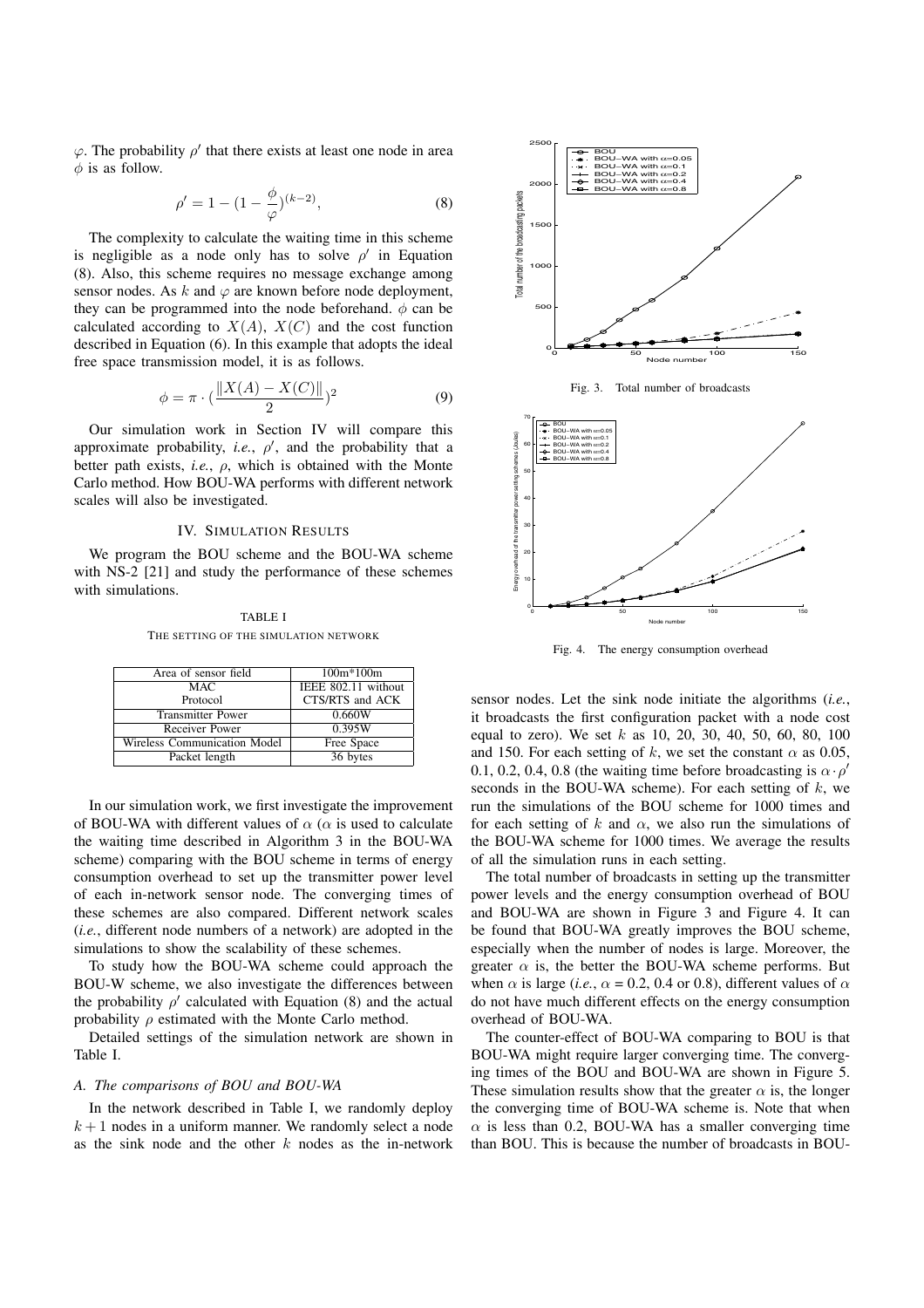

Fig. 5. The converging time

WA is much smaller than that that in BOU. As a result, the load of the wireless channel is lighter in case that BOU-WA is employed. Therefore, if a node wants to send a packet, it waits for less time until the channel is free in case that BOU-WA is employed.

These results show that BOU-WA, with a good parameter  $\alpha$ , can perform much better than BOU.

## B. The approximation of BOU-WA

To study the estimation error of  $\rho'$  in BOU-WA, we employ the Monte Carlo method to calculate  $\rho$ .

In the network described in Table I, we randomly deploy  $k$  nodes in a uniform manner and we place the sink at the corner of the square. We then randomly select two nodes in the network. One is a node that sends out a configuration packet, denoted by node s; and the other is a node that receives the configuration packet, denoted by  $r$ . With the BOU-WA scheme,  $\rho'$  is calculated. We change the locations of the other nodes, except the sink, randomly for 10000 times and count the number of instances  $t$  in which node  $s$  is not the adjacent neighbor of node  $r$  along the shortest path from node  $r$  to the sink when the algorithm converges.  $t/10000$  is regarded as the probability  $\rho$  that a better path exists than the path  $\{r, s, ..., sink\}.$ 

We perform the above process for 10000 times and the differences between  $\rho'$  and  $\rho$  are averaged. The average error can be regarded as the probability estimation error of the BOU-WA scheme.

We set  $k$  as 10, 20, 30, 40, 50, 80 and 100. We achieve the estimation error with the above method. The results are shown in Figure 6.

It can be seen that the estimation error is small. Moreover, the higher the node number is, the better accuracy the estimation achieves. It is worth to mention that finding a more accurate estimation is not necessary, because the average packet number that an in-network node should broadcast in the BOU-WA scheme is already close to the lower bound 1. Figure 7 shows the average broadcast number of a node when we set  $\alpha = 0.8$  in the BOU-WA scheme. The lower bound is 1 because each node obviously has to broadcast at lease once. This means that the room to further improve BOU-WA is already very small.



Fig. 6. The average estimation error of  $\rho'$ 



Fig. 7. The average number of broadcasts by each node

## V. RELATED WORK

Research on many aspects of energy-efficient sensor-to-sink data communication has been conducted in the literature. In the work on data routing, directed diffusion [22] introduces the data-centric notion. It proposes that sensor-to-sink packets could be pre-processed at in-network nodes with data fusion and data aggregation techniques in order to reduce the total number of packets needed to convey the event information. Many other data communication schemes for WSNs have been proposed [23][24][25][26][27], all of which are striving to achieve energy efficiency, while maintaining other properties of the communication such as reliability or information fidelity. [28] is a good survey of these research issues.

In addition, traffic congestion will cause high packet loss rates, which result in low energy efficiency. To this end, mechanisms for detecting and even avoiding congestion have been studied [29][30]. In our recent work [31], we propose that the source reporting rates should be determined by the communication cost (which could be implemented to reflect the wireless communication conditions) and the importance of each source node (the metric that reflects how much information the source could provide on the event of interest) so that the communication scheme can effectively avoid congestion and provide reliable data transport.

The problem of broadcast storm has been extensively studied in multi-hop wireless networks. A series of solutions (e.g.,